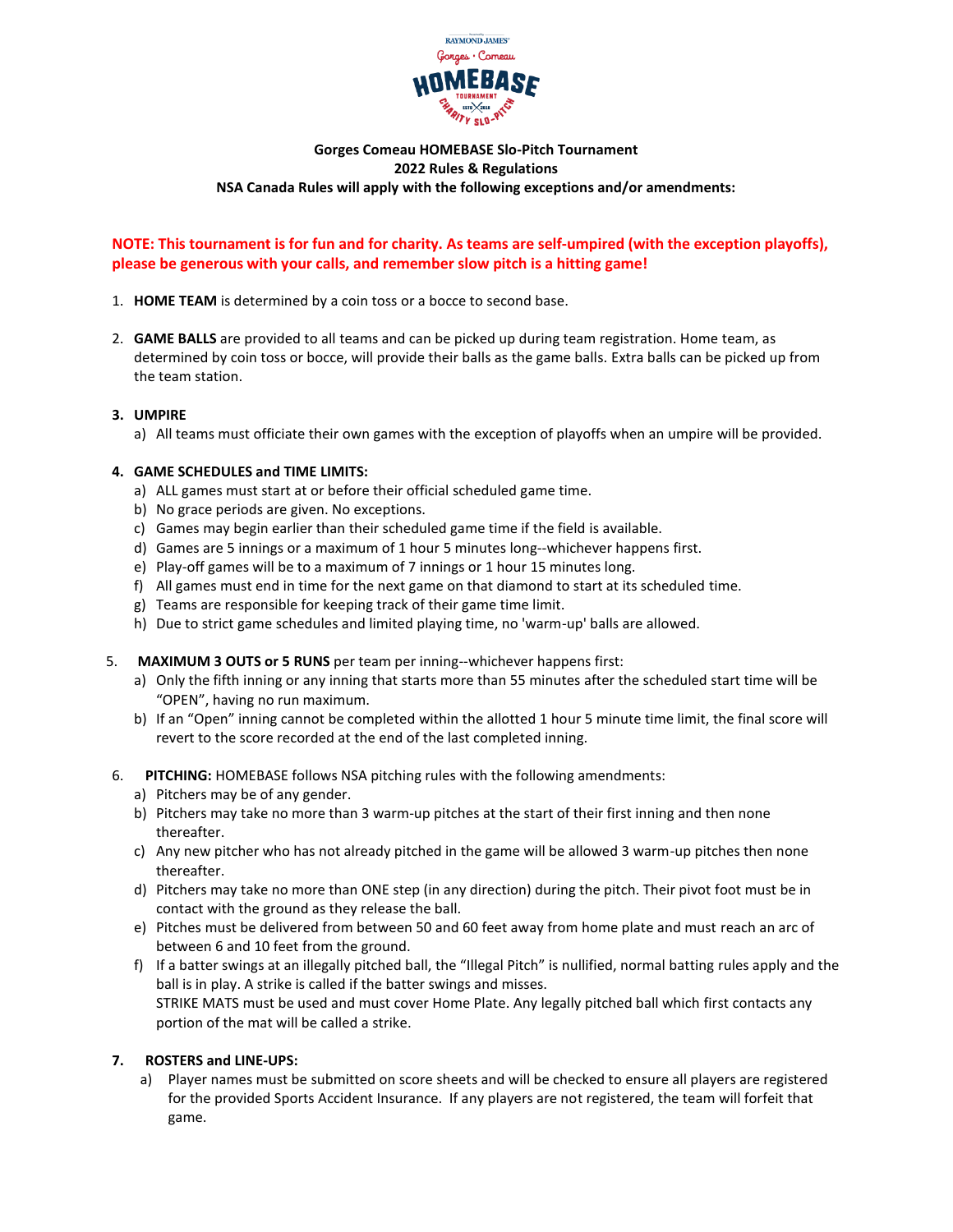

- b) All players must be a minimum of 16 years of age. No exceptions.
- c) HOMEBASE is a NSA Co-ed 6/4 format. A team may field or bat no more than 6 males and a minimum of 4 females. Any player may play any defensive position regardless of gender.
- d) No extra batters are allowed in the batting line-up (e.g. maximum of 10 batters an inning per team)
- e) Any team unable to field a minimum of 9 players (4 of whom MUST be female) at the scheduled game time will forfeit that game. The non-offending team is awarded a '10-0'win.
	- a. If a team fields with less then the appropriate number of females they can only field 9; when it is their turn to bat if the  $4<sup>th</sup>$  female is still not available the game is deemed a forfeit.
- f) If a team can only field 9 players (4 of whom must be female) at the scheduled game time, the game may be played but the 10th batter is an automatic out. An eligible player who becomes available may become the 10th batter and will cancel the automatic out.
- g) If both teams are unable to field a minimum of 9 players and/or 4 females, the game is scored a '0-0' tie.

## **8. BATTING ORDER:**

a) There are no gender restrictions to the batting order.

## **9. SUBSTITUTIONS:**

- a) An unlimited number of substitutions are allowed.
- b) Any player in the starting line-up may re-enter the game one time only and MUST return to their original position in the batting order.
- c) A starting player and their substitute(s) must NOT be in the batting order at the same time.

### **10. ANY MALE BATTER WHO IS INTENTIONALLY WALKED, regardless of the count:**

- a) When followed in the batting order by a female, he is awarded second base.
- b) If followed by an automatic out, he is awarded first base.
- c) The automatic out is nullified and the next batter (male or female) must bat.

### **11. COURTESY RUNNERS:**

- a) Courtesy runners may be used.
- b) All courtesy runners must be the same gender as the player requiring the runner.
- c) No player may be a courtesy runner more than once in any game.
- d) Courtesy runners can only be subbed in at  $1<sup>st</sup>$  base.

### **12. HOME RUN RULE:**

a) Only two over-the-fence home runs are allowed per team, per game. If additional home runs are hit after, an 'Out' will be called on the player batting.

### **13. NO BUNTING is allowed.**

a) ALL bunts are to be charged as an "Out". ALL runners must return to the base they occupied prior to the pitch.

### **14. NO LEAD-OFFS:**

a) No lead-offs will be allowed, however, a relaxed or courtesy step is allowed in anticipation of the ball being hit by the batter.

### **15. NO BASE STEALING:**

a) Runners may advance only after the ball is hit.

### **16. SLIDING:**

a) Sliding is permitted at all bases EXCEPT to or over the 'Safe Scoring Line'. Any runner who slides to or over the 'Safe Scoring Line' is to be called "Out".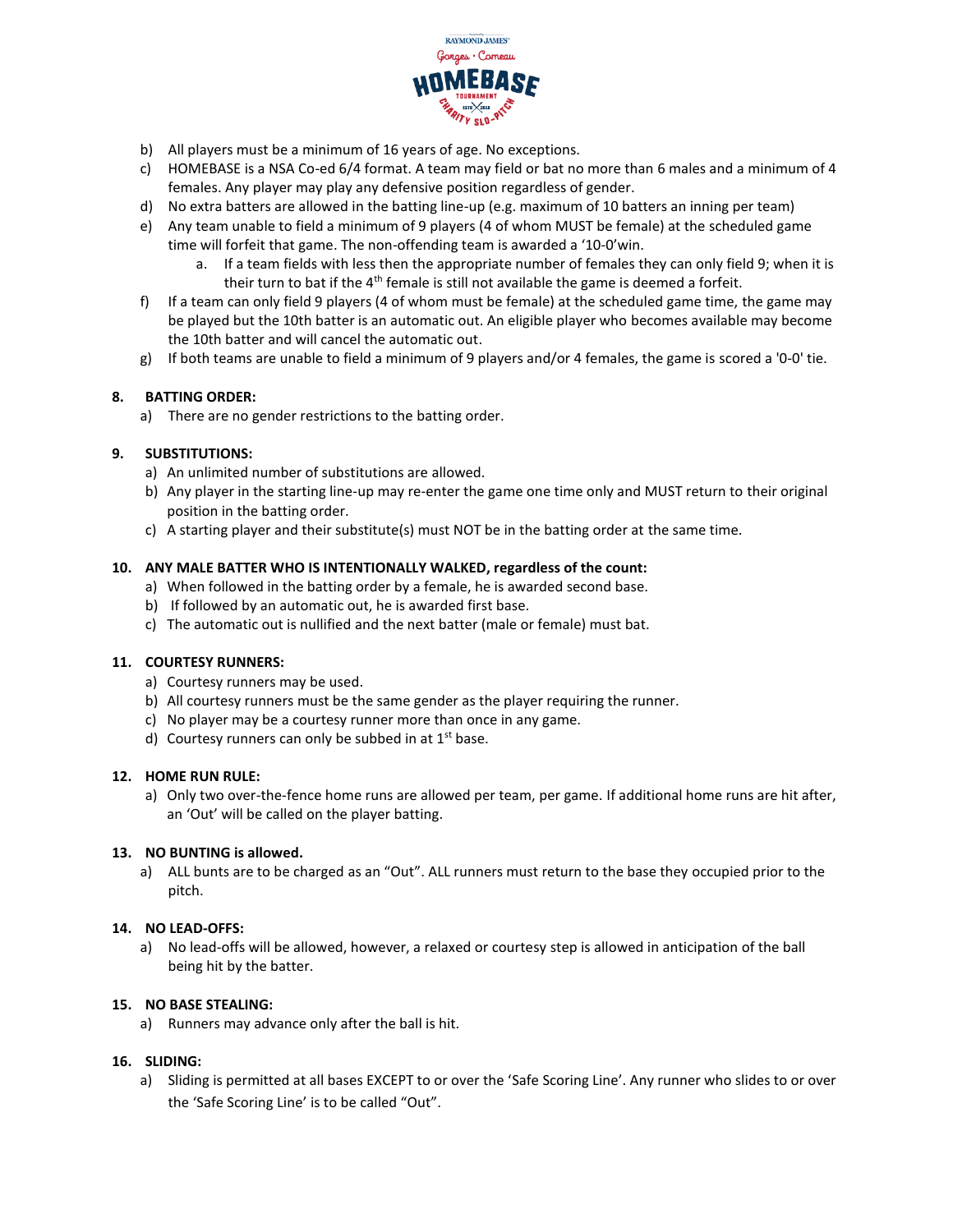

## **17. TAGGING RUNNERS:**

a) To obtain an out, tagging is permitted at all bases.

## **18. SAFE SCORING LINE and BASE RUNNING:**

- a) The purpose of the 'Safe Scoring Line' is to minimize the chance of collisions or contact between defensive players and runners who are attempting to score.
- b) Safe scoring line at home plate must be crossed with a portion of the foot on or over the line and on the ground.
- c) A baserunner who touches the COMMITMENT LINE or makes contact with the ground past the COMMITMENT LINE with any part of the body between third base and the scoring line at the home plate / strike mat must continue on towards the scoring line (at the home plate /strike mat).
- d) Runners are out if they touch the home plate / strike mat or cross over the home plate / strike mat in fair territory, whether a play is made or not. No exceptions.
- e) Runners attempting to score must not be tagged while off base or must contact the ground on or past the 'Safe Scoring Line' before the ball is caught and held by a fielder who is in contact with any portion of the strike mat or they will be called 'Out.'
- f) Any player who makes forceful contact (incidental or otherwise) with any other player or any runner who makes contact with a defensive player while they are touching home plate are 'Out' and may be subject to ejection.

NOTE: These safety rules will be strictly enforced.

## **19. NO METAL SPIKES:**

- a) A player wearing metal spikes is to be removed from the game immediately. They are allowed no more than 5 minutes to replace the offending shoes with suitable footwear or they will not be allowed to play in that game.
- b) A substitute player may be used. If no substitute is available, the offending players position in the batting order becomes an automatic 'Out'.
- c) If no substitute is available and the team is subsequently unable to field a minimum of 9 players (4 of whom must be female), the game is to be declared a forfeit per Rule 6G.

### 20. **INFIELD FLY** rule is in effect

- a) Infield Fly is a fairly batted fly ball (not a line drive) which can be caught by an infielder with ordinary effort when first and second, or when first, second and third bases are occupied with less than two out. Any defensive player, who positions himself within the infield area, will be considered an infielder for the purpose of this rule.
- b) If a fairly batted ball is to be declared an infield fly the umpire shall call: "INFIELD FLY, BATTER IS OUT" for the benefit of the runners.

# **21. FAIR, FOUL, OUT OF PLAY:**

- b) The umpire at time of play is the sole judge of whether or not a thrown or batted ball has entered 'out of play' territory or is a fair or foul ball.
- c) Once a ball goes out of play, time is called, the ball is dead, all play ceases
- d) Runners may advance on a caught fly ball, fair or foul, but must remain in contact with the base until (or return to re-tag the base after) the ball is first touched by a fielder or be in jeopardy of being put 'Out'.
- e) Exception: If a ball is batted foul on the 3rd strike, the ball is dead, the batter is out and all runners must return to the last base they occupied prior to the pitch.

### **22. MERCY RULE:**

a) If a team is leading by 10 or more runs after 4 completed innings or if the Home Team is ahead by 10 or more runs at any time after 3 1/2 innings, the game is over and the score at that point is the final score.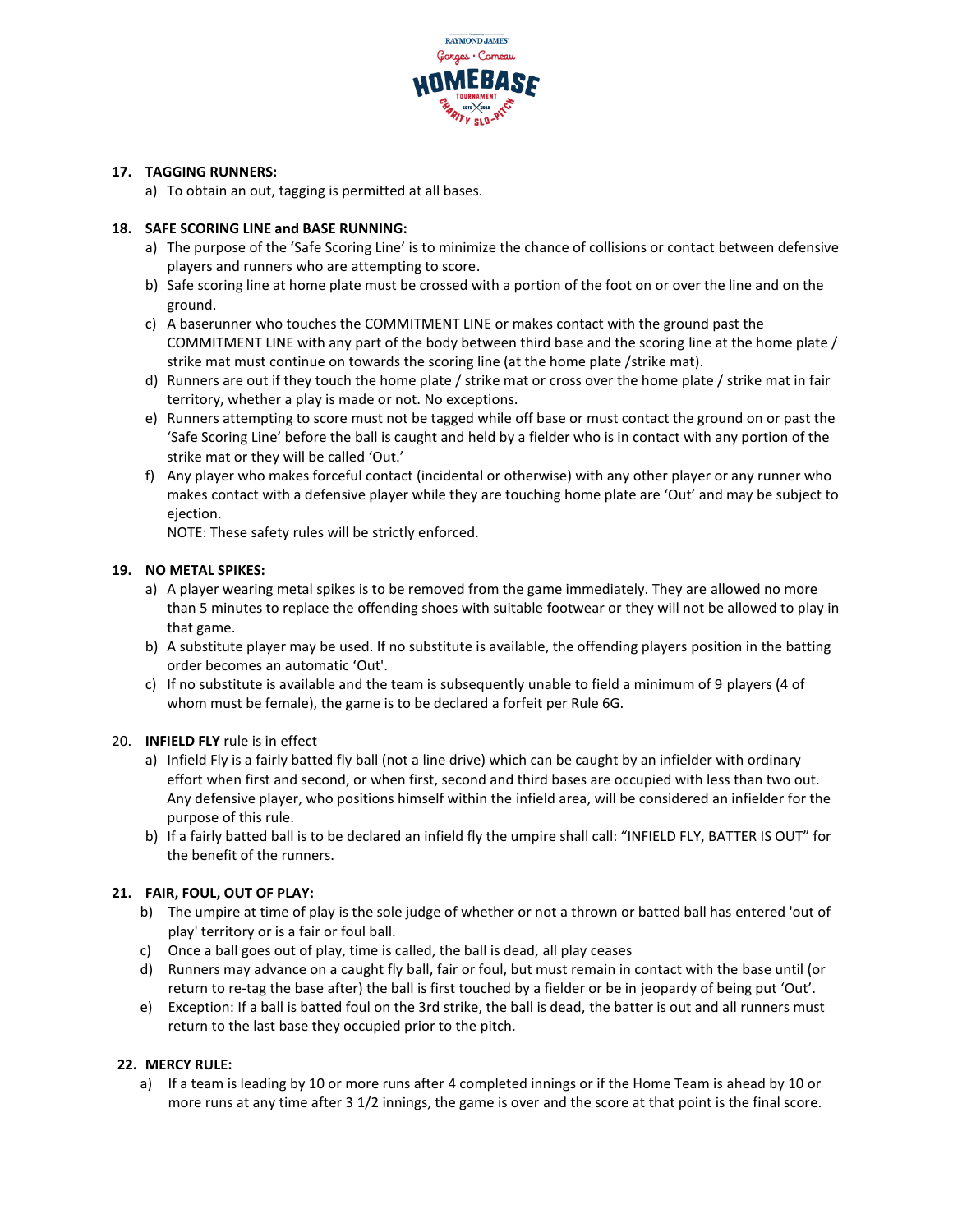

b) In ALL games (round robin and/or play-off), the game is over as soon as the winning run is scored. Teams do not continue to bat.

### **23. TIE GAMES:**

- a) In Round Robin play, any game tied at the end of regulation play remains a tie.
- b) In Play-off Rounds ONLY, any game tied at the end of regulation play will continue into extra innings until a winner is declared. In each half inning, the team at bat will start with a runner at second base. The runner assigned to second base must be the person who precedes in the batting order the first person to legally bat in their half of the inning. Each team will also starts each inning with one out.

## **24. SCORESHEETS, RUN DIFFERENTIALS and SCORE REPORTING:**

- a) When calculating team standings, the maximum run differential (that is, your score versus your opponents score in that game) will be plus or minus (+ or -) 10 runs.
- b) Except when a forfeit or 'spoiled' scoresheet is declared, the final score for a complete game or for any game ended due to time limits, rain, schedule restrictions or any other circumstances cited by the HOMEBASE tournament officials reverts to the score recorded by the scorekeeper at the end of the last completed inning.
- c) The winning team must submit the completed scoresheet to the Official Scoring Desk within 30 minutes of the scheduled end of the game.
- d) If any of the scoresheet information is incomplete or illegible, or if the scoresheet is submitted more than 30 minutes after the scheduled end of the game, the scoresheet may be declared 'spoiled', the game recorded as a '0-0' tie and the game points awarded accordingly.
- e) An official scorekeeper will be provided for play-offs.

## **25. POINTS, STANDINGS, PLAY-OFF PLACEMENT and TIE-BREAKERS:**

- a) Standings and placement for play-off rounds are determined by the Win/Loss record acquired during round robin games: Win=2 points, Loss=0 points, Tie=1 point
- b) If 2 teams in the same division have identical point totals at the end of Round Robin play, their placement is determined by the result of their head-to-head game(s).
- c) If 2 or more teams are tied after round robin play and head-to-head results are not conclusive, standings and placement for the play-off rounds will be determined by (in order and until standings are determined):
	- i. Largest accumulated plus/minus differential during Round Robin
	- ii. If still tied, head-to-head performance of remaining teams.
	- iii. If still tied, fewest total runs against.
	- iv. If still tied, head-to-head performance of remaining teams.
	- v. If still tied, a coin toss.

### **26. DISPUTE RESOLUTION:**

- a) The umpire during time of play has the final call. Reminder that this tournament is for fun and for charity. Respect the umpire's decision.
- b) If a dispute continues during the game, and a solution cannot be mutually agreed upon, check in at the team station for support. Game time will not be extended for any reason.

### **27. INCLEMENT WEATHER OR UNSAFE FIELD CONDITIONS:**

- a) In the event of a major storm, inclement weather or any other unsafe condition with no timely relief or improvement expected, the HOMEBASE Tournament Committee may cancel any or all scheduled games.
- b) All games canceled prior to their scheduled start time will not be rescheduled and are scored as a 10-10 tie.
- c) The HOMEBASE Tournament Committee has DISCRETION whether or not field conditions are unsafe and/or unplayable. The final score for any game discontinued or ended by the HOMEBASE Tournament